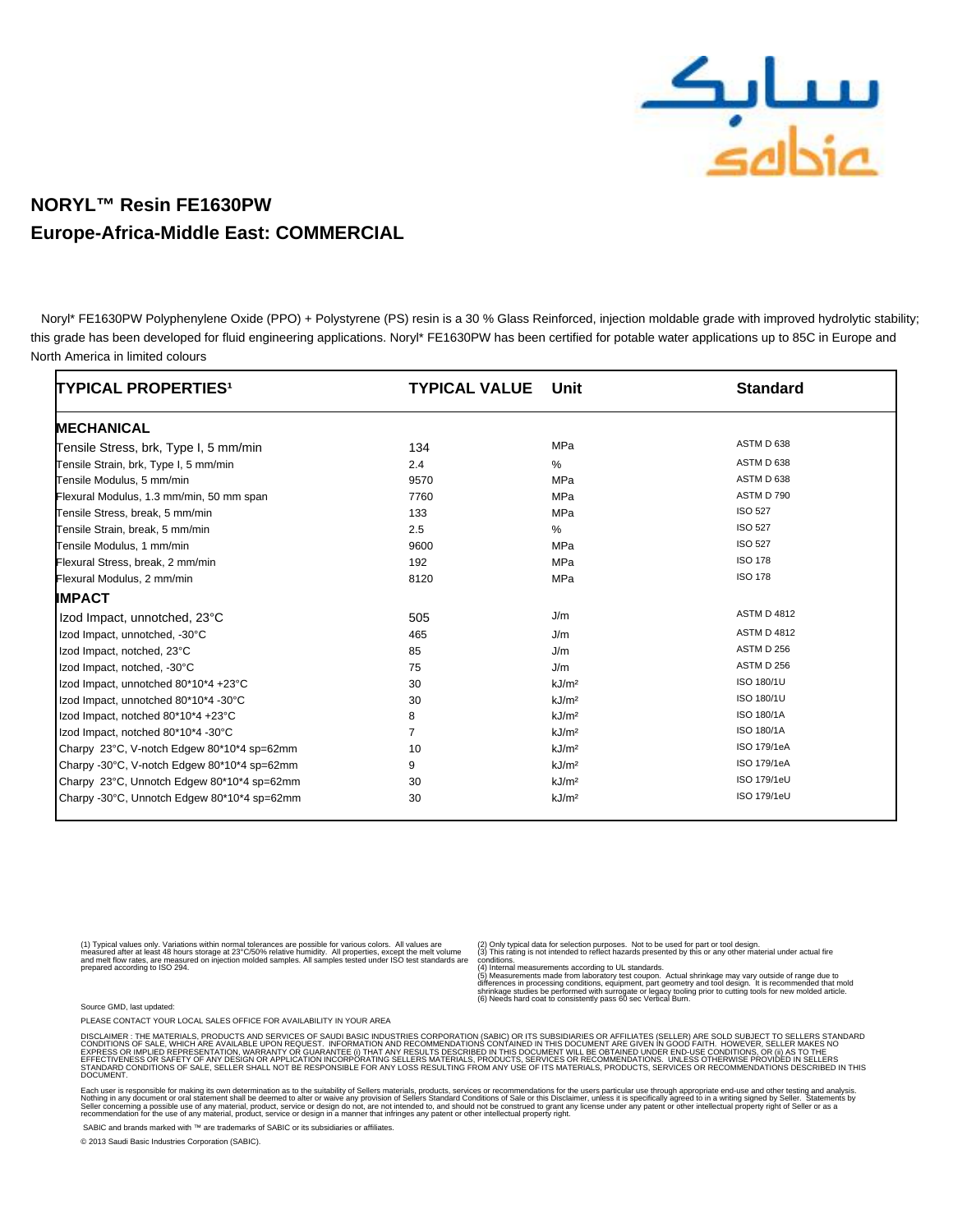

## **NORYL™ Resin FE1630PW**

### **Europe-Africa-Middle East: COMMERCIAL**

| TYPICAL PROPERTIES <sup>1</sup>               | <b>TYPICAL VALUE</b> | Unit              | <b>Standard</b>     |
|-----------------------------------------------|----------------------|-------------------|---------------------|
| <b>THERMAL</b>                                |                      |                   |                     |
| HDT, 1.82 MPa, 3.2mm, unannealed              | 145                  | °C                | ASTM D 648          |
| CTE, -40°C to 40°C, flow                      | 2.5E-05              | $1$ /°C           | <b>ASTM E 831</b>   |
| CTE, -40 $\degree$ C to 40 $\degree$ C, xflow | $6.E-05$             | $1$ /°C           | <b>ASTM E 831</b>   |
| CTE, -40°C to 40°C, flow                      | $3.E-05$             | $1$ /°C           | ISO 11359-2         |
| CTE, -40°C to 40°C, xflow                     | $7.E-05$             | $1$ /°C           | ISO 11359-2         |
| Vicat Softening Temp, Rate A/50               | 165                  | °C                | ISO 306             |
| Vicat Softening Temp, Rate B/50               | 154                  | °€                | <b>ISO 306</b>      |
| Vicat Softening Temp, Rate B/120              | 158                  | °C                | <b>ISO 306</b>      |
| HDT/Be, 0.45MPa Edgew 120*10*4 sp=100mm       | 150                  | °€                | ISO 75/Be           |
| HDT/Ae, 1.8 MPa Edgew 120*10*4 sp=100mm       | 145                  | °C                | ISO 75/Ae           |
| <b>PHYSICAL</b>                               |                      |                   |                     |
| Mold Shrinkage, flow, 3.2 mm (5)              | $0.1 - 0.3$          | %                 | <b>SABIC Method</b> |
| Mold Shrinkage, xflow, 3.2 mm (5)             | $0.2 - 0.5$          | $\%$              | <b>SABIC Method</b> |
| Melt Flow Rate, 300°C/5.0 kgf                 | 9                    | $g/10$ min        | <b>ASTM D 1238</b>  |
| Density                                       | 1.3                  | g/cm <sup>3</sup> | ISO 1183            |
| Water Absorption, (23°C/sat)                  | 0.2                  | $\%$              | <b>ISO 62</b>       |
| Moisture Absorption (23°C / 50% RH)           | 0.06                 | %                 | ISO 62              |
| Melt Volume Rate, MVR at 300°C/10.0 kg        | 30                   | $cm3/10$ min      | ISO 1133            |

(1) Typical values only. Variations within normal tolerances are possible for various colors. All values are<br>measured after at least 48 hours storage at 23°C/50% relative humidity. All properties, except the melt volume<br>an

(2) Only typical data for selection purposes. Not to be used for part or tool design. (3) This rating is not intended to reflect hazards presented by this or any other material under actual fire

conditions.<br>(4) Internal measurements according to UL standards.<br>(5) Measurements made from laboratory test coupon. Actual shrinkage may vary outside of range due to<br>stifferences in processing conditions, equipment, part g

#### Source GMD, last updated:

PLEASE CONTACT YOUR LOCAL SALES OFFICE FOR AVAILABILITY IN YOUR AREA

DISCLAMER : THE MATERIALS, PRODUCTS AND SERVICES OF SAUDI BASIC MDUSTRIES CORPORATION (SABIC) OR ITS SUASIDIARD<br>CONDITIONS OF SALE, WHICH ARE AVAILABLE UPON REQUEST. INFORMATION AND RECOMMENDATIONS CONTAINED IN ITS INSURSE DOCUMENT.

Each user is responsible for making its own determination as to the suitablity of Seller s materials, products, services or recommendations for the user s particular use through appropriate end-use.<br>Nothing in any document

SABIC and brands marked with ™ are trademarks of SABIC or its subsidiaries or affiliates.

©2013Saudi Basic Industries Corporation (SABIC).